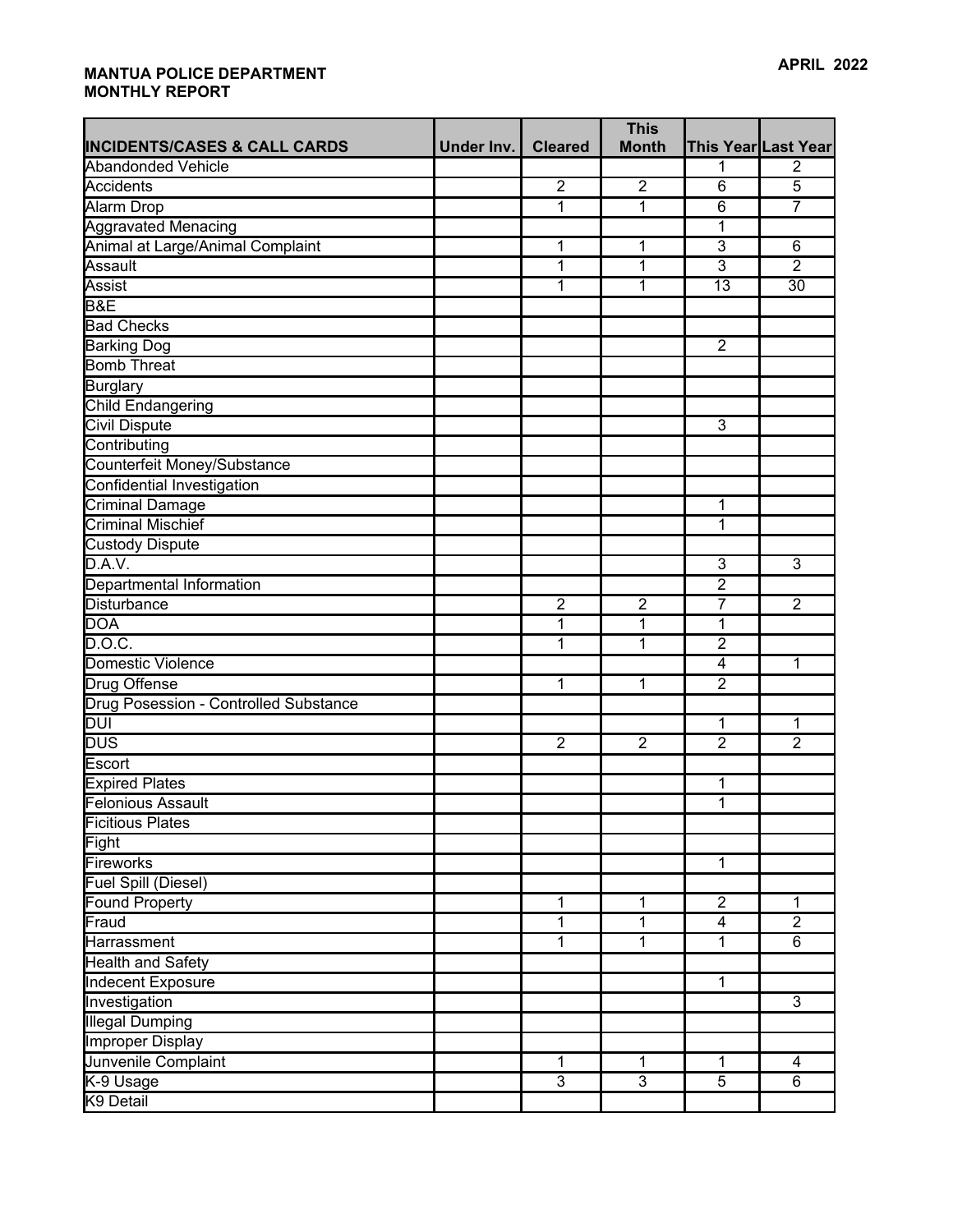| <b>This</b><br><b>Month</b><br>This Year Last Year<br>Under Inv.<br><b>Cleared</b><br>9<br>11<br>1<br>1<br>1<br>Misconduct at Emergency<br><b>Missing Juvenile/Person</b><br>1<br><b>Neighbor Dispute</b><br><b>Noise Complaint</b><br>$\overline{2}$<br>4<br><b>Obstructing Official Business</b><br>Open Burn<br>Open Container/Public Consumption<br>1<br>Open Door/Window/Gate<br>$\overline{3}$<br><b>Parking Complaint</b><br>$\overline{2}$<br>$\overline{2}$<br>1<br>4<br><b>Passing Bad Checks</b><br>Phone Harassment<br>2<br>Posession of Marijuana/Drugs<br>$\overline{2}$<br>Possession of Drug Paraphanelia<br>3<br>Prohibitions<br>Property Damage<br>1<br>1<br>$\overline{2}$<br>$\overline{2}$<br><b>Psychiatric Situation</b><br>1<br><b>Recovered Property</b><br><b>Seized Property</b><br>1<br><b>Sex Offense</b><br>Suspicion<br>1<br>1<br>Suspicious Person/Vehicle<br>1<br>1<br>$\overline{\mathbf{4}}$<br>14<br>Theft<br>$\overline{2}$<br>1<br>1<br>1<br>Threats<br><b>Traffic Complaint/Obstruction</b><br>$\overline{2}$<br>$\overline{2}$<br>8<br><b>Trespass</b><br>Unauthorized Use of Motor Vehicle/Property<br><b>Underage Consumption</b><br>1<br>1<br><b>Underage Posession</b><br>1<br><b>Unruly Juvenile</b><br><b>Unsafe Vehicle</b><br>$\overline{2}$<br>Unwanted Subject<br>$\overline{2}$<br>Vandalism<br>Violation of TPO<br>$\overline{2}$<br><b>Warrant Arrest</b><br>1<br>Weapons while Intoxicated<br>1<br><b>Welfare Check</b><br>$\overline{2}$<br>13<br><b>Witness Intimidation</b><br><b>Wrongful Entrustment</b><br>911 Hang Up<br>$\overline{2}$<br>$\overline{2}$<br>$\overline{2}$<br>3 |                                         |  |  |  |
|-----------------------------------------------------------------------------------------------------------------------------------------------------------------------------------------------------------------------------------------------------------------------------------------------------------------------------------------------------------------------------------------------------------------------------------------------------------------------------------------------------------------------------------------------------------------------------------------------------------------------------------------------------------------------------------------------------------------------------------------------------------------------------------------------------------------------------------------------------------------------------------------------------------------------------------------------------------------------------------------------------------------------------------------------------------------------------------------------------------------------------------------------------------------------------------------------------------------------------------------------------------------------------------------------------------------------------------------------------------------------------------------------------------------------------------------------------------------------------------------------------------------------------------------------------------------------------------------------------------------------------------------------|-----------------------------------------|--|--|--|
|                                                                                                                                                                                                                                                                                                                                                                                                                                                                                                                                                                                                                                                                                                                                                                                                                                                                                                                                                                                                                                                                                                                                                                                                                                                                                                                                                                                                                                                                                                                                                                                                                                               |                                         |  |  |  |
|                                                                                                                                                                                                                                                                                                                                                                                                                                                                                                                                                                                                                                                                                                                                                                                                                                                                                                                                                                                                                                                                                                                                                                                                                                                                                                                                                                                                                                                                                                                                                                                                                                               |                                         |  |  |  |
|                                                                                                                                                                                                                                                                                                                                                                                                                                                                                                                                                                                                                                                                                                                                                                                                                                                                                                                                                                                                                                                                                                                                                                                                                                                                                                                                                                                                                                                                                                                                                                                                                                               | <b>INCIDENTS/CASES &amp; CALL CARDS</b> |  |  |  |
|                                                                                                                                                                                                                                                                                                                                                                                                                                                                                                                                                                                                                                                                                                                                                                                                                                                                                                                                                                                                                                                                                                                                                                                                                                                                                                                                                                                                                                                                                                                                                                                                                                               | Littering                               |  |  |  |
|                                                                                                                                                                                                                                                                                                                                                                                                                                                                                                                                                                                                                                                                                                                                                                                                                                                                                                                                                                                                                                                                                                                                                                                                                                                                                                                                                                                                                                                                                                                                                                                                                                               | Lockout                                 |  |  |  |
|                                                                                                                                                                                                                                                                                                                                                                                                                                                                                                                                                                                                                                                                                                                                                                                                                                                                                                                                                                                                                                                                                                                                                                                                                                                                                                                                                                                                                                                                                                                                                                                                                                               | Lost Property                           |  |  |  |
|                                                                                                                                                                                                                                                                                                                                                                                                                                                                                                                                                                                                                                                                                                                                                                                                                                                                                                                                                                                                                                                                                                                                                                                                                                                                                                                                                                                                                                                                                                                                                                                                                                               | Menacing                                |  |  |  |
|                                                                                                                                                                                                                                                                                                                                                                                                                                                                                                                                                                                                                                                                                                                                                                                                                                                                                                                                                                                                                                                                                                                                                                                                                                                                                                                                                                                                                                                                                                                                                                                                                                               |                                         |  |  |  |
|                                                                                                                                                                                                                                                                                                                                                                                                                                                                                                                                                                                                                                                                                                                                                                                                                                                                                                                                                                                                                                                                                                                                                                                                                                                                                                                                                                                                                                                                                                                                                                                                                                               |                                         |  |  |  |
|                                                                                                                                                                                                                                                                                                                                                                                                                                                                                                                                                                                                                                                                                                                                                                                                                                                                                                                                                                                                                                                                                                                                                                                                                                                                                                                                                                                                                                                                                                                                                                                                                                               |                                         |  |  |  |
|                                                                                                                                                                                                                                                                                                                                                                                                                                                                                                                                                                                                                                                                                                                                                                                                                                                                                                                                                                                                                                                                                                                                                                                                                                                                                                                                                                                                                                                                                                                                                                                                                                               |                                         |  |  |  |
|                                                                                                                                                                                                                                                                                                                                                                                                                                                                                                                                                                                                                                                                                                                                                                                                                                                                                                                                                                                                                                                                                                                                                                                                                                                                                                                                                                                                                                                                                                                                                                                                                                               |                                         |  |  |  |
|                                                                                                                                                                                                                                                                                                                                                                                                                                                                                                                                                                                                                                                                                                                                                                                                                                                                                                                                                                                                                                                                                                                                                                                                                                                                                                                                                                                                                                                                                                                                                                                                                                               |                                         |  |  |  |
|                                                                                                                                                                                                                                                                                                                                                                                                                                                                                                                                                                                                                                                                                                                                                                                                                                                                                                                                                                                                                                                                                                                                                                                                                                                                                                                                                                                                                                                                                                                                                                                                                                               |                                         |  |  |  |
|                                                                                                                                                                                                                                                                                                                                                                                                                                                                                                                                                                                                                                                                                                                                                                                                                                                                                                                                                                                                                                                                                                                                                                                                                                                                                                                                                                                                                                                                                                                                                                                                                                               |                                         |  |  |  |
|                                                                                                                                                                                                                                                                                                                                                                                                                                                                                                                                                                                                                                                                                                                                                                                                                                                                                                                                                                                                                                                                                                                                                                                                                                                                                                                                                                                                                                                                                                                                                                                                                                               |                                         |  |  |  |
|                                                                                                                                                                                                                                                                                                                                                                                                                                                                                                                                                                                                                                                                                                                                                                                                                                                                                                                                                                                                                                                                                                                                                                                                                                                                                                                                                                                                                                                                                                                                                                                                                                               |                                         |  |  |  |
|                                                                                                                                                                                                                                                                                                                                                                                                                                                                                                                                                                                                                                                                                                                                                                                                                                                                                                                                                                                                                                                                                                                                                                                                                                                                                                                                                                                                                                                                                                                                                                                                                                               |                                         |  |  |  |
|                                                                                                                                                                                                                                                                                                                                                                                                                                                                                                                                                                                                                                                                                                                                                                                                                                                                                                                                                                                                                                                                                                                                                                                                                                                                                                                                                                                                                                                                                                                                                                                                                                               |                                         |  |  |  |
|                                                                                                                                                                                                                                                                                                                                                                                                                                                                                                                                                                                                                                                                                                                                                                                                                                                                                                                                                                                                                                                                                                                                                                                                                                                                                                                                                                                                                                                                                                                                                                                                                                               |                                         |  |  |  |
|                                                                                                                                                                                                                                                                                                                                                                                                                                                                                                                                                                                                                                                                                                                                                                                                                                                                                                                                                                                                                                                                                                                                                                                                                                                                                                                                                                                                                                                                                                                                                                                                                                               |                                         |  |  |  |
|                                                                                                                                                                                                                                                                                                                                                                                                                                                                                                                                                                                                                                                                                                                                                                                                                                                                                                                                                                                                                                                                                                                                                                                                                                                                                                                                                                                                                                                                                                                                                                                                                                               |                                         |  |  |  |
|                                                                                                                                                                                                                                                                                                                                                                                                                                                                                                                                                                                                                                                                                                                                                                                                                                                                                                                                                                                                                                                                                                                                                                                                                                                                                                                                                                                                                                                                                                                                                                                                                                               |                                         |  |  |  |
|                                                                                                                                                                                                                                                                                                                                                                                                                                                                                                                                                                                                                                                                                                                                                                                                                                                                                                                                                                                                                                                                                                                                                                                                                                                                                                                                                                                                                                                                                                                                                                                                                                               |                                         |  |  |  |
|                                                                                                                                                                                                                                                                                                                                                                                                                                                                                                                                                                                                                                                                                                                                                                                                                                                                                                                                                                                                                                                                                                                                                                                                                                                                                                                                                                                                                                                                                                                                                                                                                                               |                                         |  |  |  |
|                                                                                                                                                                                                                                                                                                                                                                                                                                                                                                                                                                                                                                                                                                                                                                                                                                                                                                                                                                                                                                                                                                                                                                                                                                                                                                                                                                                                                                                                                                                                                                                                                                               |                                         |  |  |  |
|                                                                                                                                                                                                                                                                                                                                                                                                                                                                                                                                                                                                                                                                                                                                                                                                                                                                                                                                                                                                                                                                                                                                                                                                                                                                                                                                                                                                                                                                                                                                                                                                                                               |                                         |  |  |  |
|                                                                                                                                                                                                                                                                                                                                                                                                                                                                                                                                                                                                                                                                                                                                                                                                                                                                                                                                                                                                                                                                                                                                                                                                                                                                                                                                                                                                                                                                                                                                                                                                                                               |                                         |  |  |  |
|                                                                                                                                                                                                                                                                                                                                                                                                                                                                                                                                                                                                                                                                                                                                                                                                                                                                                                                                                                                                                                                                                                                                                                                                                                                                                                                                                                                                                                                                                                                                                                                                                                               |                                         |  |  |  |
|                                                                                                                                                                                                                                                                                                                                                                                                                                                                                                                                                                                                                                                                                                                                                                                                                                                                                                                                                                                                                                                                                                                                                                                                                                                                                                                                                                                                                                                                                                                                                                                                                                               |                                         |  |  |  |
|                                                                                                                                                                                                                                                                                                                                                                                                                                                                                                                                                                                                                                                                                                                                                                                                                                                                                                                                                                                                                                                                                                                                                                                                                                                                                                                                                                                                                                                                                                                                                                                                                                               |                                         |  |  |  |
|                                                                                                                                                                                                                                                                                                                                                                                                                                                                                                                                                                                                                                                                                                                                                                                                                                                                                                                                                                                                                                                                                                                                                                                                                                                                                                                                                                                                                                                                                                                                                                                                                                               |                                         |  |  |  |
|                                                                                                                                                                                                                                                                                                                                                                                                                                                                                                                                                                                                                                                                                                                                                                                                                                                                                                                                                                                                                                                                                                                                                                                                                                                                                                                                                                                                                                                                                                                                                                                                                                               |                                         |  |  |  |
|                                                                                                                                                                                                                                                                                                                                                                                                                                                                                                                                                                                                                                                                                                                                                                                                                                                                                                                                                                                                                                                                                                                                                                                                                                                                                                                                                                                                                                                                                                                                                                                                                                               |                                         |  |  |  |
|                                                                                                                                                                                                                                                                                                                                                                                                                                                                                                                                                                                                                                                                                                                                                                                                                                                                                                                                                                                                                                                                                                                                                                                                                                                                                                                                                                                                                                                                                                                                                                                                                                               |                                         |  |  |  |
|                                                                                                                                                                                                                                                                                                                                                                                                                                                                                                                                                                                                                                                                                                                                                                                                                                                                                                                                                                                                                                                                                                                                                                                                                                                                                                                                                                                                                                                                                                                                                                                                                                               |                                         |  |  |  |
|                                                                                                                                                                                                                                                                                                                                                                                                                                                                                                                                                                                                                                                                                                                                                                                                                                                                                                                                                                                                                                                                                                                                                                                                                                                                                                                                                                                                                                                                                                                                                                                                                                               |                                         |  |  |  |
|                                                                                                                                                                                                                                                                                                                                                                                                                                                                                                                                                                                                                                                                                                                                                                                                                                                                                                                                                                                                                                                                                                                                                                                                                                                                                                                                                                                                                                                                                                                                                                                                                                               |                                         |  |  |  |
|                                                                                                                                                                                                                                                                                                                                                                                                                                                                                                                                                                                                                                                                                                                                                                                                                                                                                                                                                                                                                                                                                                                                                                                                                                                                                                                                                                                                                                                                                                                                                                                                                                               |                                         |  |  |  |
|                                                                                                                                                                                                                                                                                                                                                                                                                                                                                                                                                                                                                                                                                                                                                                                                                                                                                                                                                                                                                                                                                                                                                                                                                                                                                                                                                                                                                                                                                                                                                                                                                                               |                                         |  |  |  |
|                                                                                                                                                                                                                                                                                                                                                                                                                                                                                                                                                                                                                                                                                                                                                                                                                                                                                                                                                                                                                                                                                                                                                                                                                                                                                                                                                                                                                                                                                                                                                                                                                                               |                                         |  |  |  |
|                                                                                                                                                                                                                                                                                                                                                                                                                                                                                                                                                                                                                                                                                                                                                                                                                                                                                                                                                                                                                                                                                                                                                                                                                                                                                                                                                                                                                                                                                                                                                                                                                                               |                                         |  |  |  |
|                                                                                                                                                                                                                                                                                                                                                                                                                                                                                                                                                                                                                                                                                                                                                                                                                                                                                                                                                                                                                                                                                                                                                                                                                                                                                                                                                                                                                                                                                                                                                                                                                                               |                                         |  |  |  |
|                                                                                                                                                                                                                                                                                                                                                                                                                                                                                                                                                                                                                                                                                                                                                                                                                                                                                                                                                                                                                                                                                                                                                                                                                                                                                                                                                                                                                                                                                                                                                                                                                                               |                                         |  |  |  |
|                                                                                                                                                                                                                                                                                                                                                                                                                                                                                                                                                                                                                                                                                                                                                                                                                                                                                                                                                                                                                                                                                                                                                                                                                                                                                                                                                                                                                                                                                                                                                                                                                                               |                                         |  |  |  |
|                                                                                                                                                                                                                                                                                                                                                                                                                                                                                                                                                                                                                                                                                                                                                                                                                                                                                                                                                                                                                                                                                                                                                                                                                                                                                                                                                                                                                                                                                                                                                                                                                                               |                                         |  |  |  |
|                                                                                                                                                                                                                                                                                                                                                                                                                                                                                                                                                                                                                                                                                                                                                                                                                                                                                                                                                                                                                                                                                                                                                                                                                                                                                                                                                                                                                                                                                                                                                                                                                                               |                                         |  |  |  |
|                                                                                                                                                                                                                                                                                                                                                                                                                                                                                                                                                                                                                                                                                                                                                                                                                                                                                                                                                                                                                                                                                                                                                                                                                                                                                                                                                                                                                                                                                                                                                                                                                                               |                                         |  |  |  |
|                                                                                                                                                                                                                                                                                                                                                                                                                                                                                                                                                                                                                                                                                                                                                                                                                                                                                                                                                                                                                                                                                                                                                                                                                                                                                                                                                                                                                                                                                                                                                                                                                                               |                                         |  |  |  |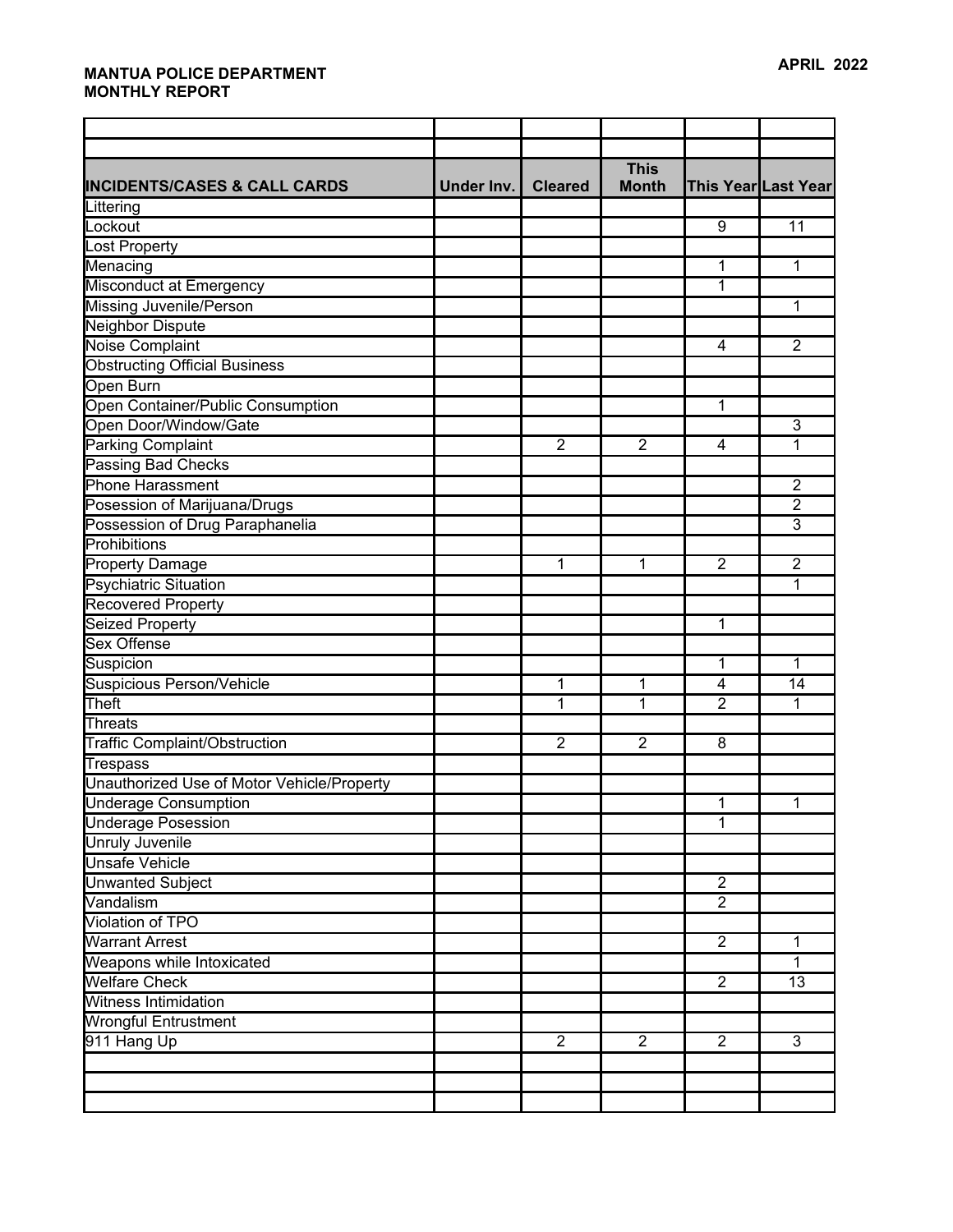| <b>TOTALS</b>                              | $\overline{\mathbf{0}}$ | 29              | 29              | 131             | 147                        |
|--------------------------------------------|-------------------------|-----------------|-----------------|-----------------|----------------------------|
|                                            |                         |                 | <b>This</b>     |                 |                            |
| <b>HOURS WORKED THIS MONTH</b>             | <b>Paid</b>             | <b>Non Paid</b> | <b>Month</b>    |                 | <b>This Year Last Year</b> |
| Patrolman                                  | 585                     | $\mathbf 0$     | 585             | 1759.5          | 1939.25                    |
| <b>SRO</b>                                 | 152                     | $\mathbf 0$     | 152             | 426.5           | 459.5                      |
| Dispatchers                                | 755.5                   |                 | 755.5           | 2429            | 2294.5                     |
| <b>TOTALS</b>                              | 1492.5                  | $\mathbf 0$     | 1492.5          | 4615            | 4693.25                    |
|                                            |                         |                 | <b>This</b>     |                 |                            |
| <b>MANTUA-SHALERSVILLE FIRE DEPARTMENT</b> |                         |                 | <b>Month</b>    |                 | This Year Last Year        |
| <b>EMS</b>                                 |                         |                 | 90              | 376             | 379                        |
| <b>MVA</b>                                 |                         |                 | $\overline{3}$  | 29              | 26                         |
| <b>FIRE</b>                                |                         |                 | $\overline{15}$ | 68              | 74                         |
| <b>MUTUAL AID</b>                          |                         |                 | $\overline{2}$  | $\overline{7}$  | $\overline{7}$             |
|                                            |                         |                 |                 |                 |                            |
|                                            |                         |                 | <b>This</b>     |                 |                            |
| <b>MUTUAL AID CALLS</b>                    |                         |                 | <b>Month</b>    |                 | This Year Last Year        |
| Portage County Sheriff's Office            |                         |                 | 0               | $\overline{4}$  | 44                         |
| <b>Ohio State Patrol</b>                   |                         |                 | 4               | 14              | $\,6$                      |
| <b>Other Police Departments</b>            |                         |                 | 1               | $\overline{2}$  | 1                          |
| <b>Street Department</b>                   |                         |                 | 1               | 10              | $\overline{5}$             |
| <b>Fire Department</b>                     |                         |                 | 10              | $\overline{26}$ | $\overline{27}$            |
| <b>Other Governmental Departments</b>      |                         |                 | $\mathbf 0$     | $\mathbf 0$     | 0                          |
|                                            |                         |                 |                 |                 |                            |
|                                            |                         |                 | <b>This</b>     |                 |                            |
| <b>DEPARTMENT ACTIVITY</b>                 |                         |                 | <b>Month</b>    |                 | This Year Last Year        |
| <b>Motorist Assists</b>                    |                         |                 | 1               | $\overline{5}$  | 5                          |
| <b>Public Assist</b>                       |                         |                 | $\overline{15}$ | 67              | 58                         |
| Open Doors                                 |                         |                 | $\overline{0}$  | $\mathbf 0$     | $\overline{3}$             |
| Open Windows                               |                         |                 | $\mathbf 0$     | $\overline{0}$  | 1                          |
| <b>Suspicious Persons</b>                  |                         |                 | $\overline{2}$  | 4               | $\overline{13}$            |
| <b>Suspicious Vehicles</b>                 |                         |                 | $\overline{6}$  | $\overline{9}$  | 11                         |
| <b>House Checks</b>                        |                         |                 | 159             | 456             | 633                        |
| <b>Bar Checks</b>                          |                         |                 | $\overline{0}$  | $\overline{0}$  | $\overline{0}$             |
| Foot Patrol                                |                         |                 | 18              | 61              | 26                         |
| School Zones                               |                         |                 | $\overline{0}$  | $\overline{71}$ | 95                         |
| <b>Buchert Park</b>                        |                         |                 | $\overline{22}$ | 73              | 32                         |
| <b>Dollar General</b>                      |                         |                 | 28              | 67              | 12                         |
| Service Dept.                              |                         |                 | 21              | 67              | 28                         |
| <b>Security Checks</b>                     |                         |                 | $\overline{51}$ | 234             | 111                        |
|                                            |                         |                 |                 |                 |                            |
|                                            |                         |                 |                 |                 |                            |
|                                            |                         |                 | <b>This</b>     |                 |                            |
| <b>WARNING ISSUED</b>                      |                         |                 | <b>Month</b>    |                 | <b>This Year Last Year</b> |
| Curfew                                     |                         |                 | $\pmb{0}$       | $\pmb{0}$       | $\mathbf 0$                |
| Equipment                                  |                         |                 | 27              | 51              | 31                         |
| <b>Registration</b>                        |                         |                 | $\overline{5}$  | 21              | $\overline{7}$             |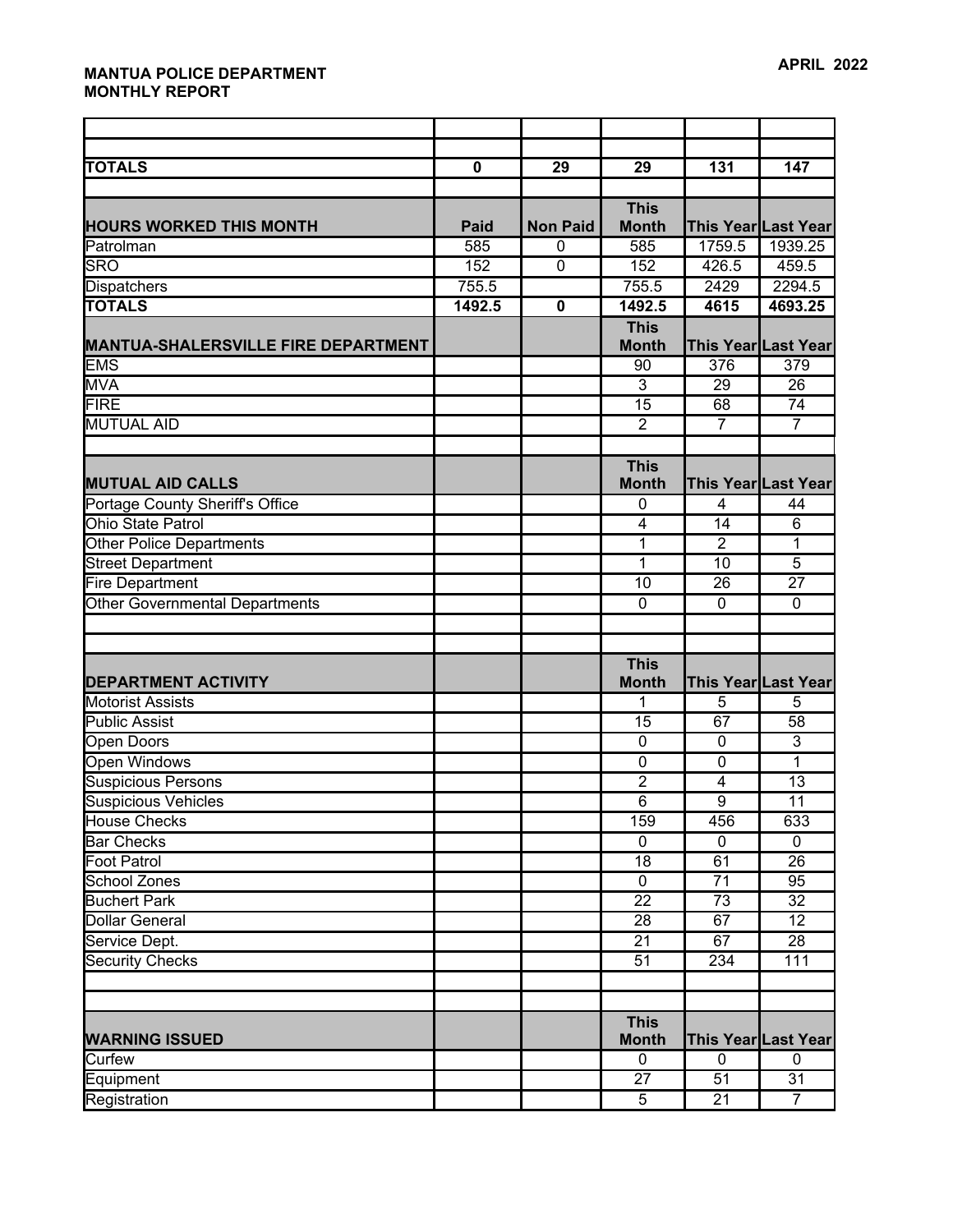| <b>Safety Belts</b>                    |                  |                  | $\mathbf 0$      | $\overline{1}$           | $\mathbf 0$                |
|----------------------------------------|------------------|------------------|------------------|--------------------------|----------------------------|
| Traffic, Moving                        |                  |                  | 39               | 114                      | 136                        |
| Parking                                |                  |                  | $\mathbf 0$      | $\mathbf 0$              | $\mathbf 0$                |
| Miscellaneous                          |                  |                  | $\overline{0}$   | $\overline{0}$           | $\overline{0}$             |
| <b>TOTALS</b>                          |                  |                  | $\overline{71}$  | 187                      | 174                        |
|                                        |                  |                  |                  |                          |                            |
|                                        |                  |                  | <b>Miles Per</b> |                          |                            |
| <b>PATROL VEHICLES</b>                 | <b>Mileage</b>   | <b>Fuel Used</b> | <b>Gallon</b>    |                          |                            |
| 1027                                   | 491              | 48.83            | 10.0             |                          |                            |
| 1028                                   | 414              | 50.97            | 8.1              |                          |                            |
| 1030                                   | 296              | 43.74            | 6.76             |                          |                            |
| 1031                                   | 920              | 76.01            | 12.1             |                          |                            |
| <b>TOTALS</b>                          | 2121             | 219.55           |                  |                          |                            |
|                                        |                  |                  |                  |                          |                            |
|                                        |                  |                  |                  |                          |                            |
|                                        |                  |                  | <b>This</b>      |                          |                            |
| <b>MEETINGS ATTENDED</b>               |                  |                  | <b>Month</b>     |                          | This Year Last Year        |
| Other Police Related                   |                  |                  | 5                | 19                       | 18                         |
| Safety                                 |                  |                  | $\mathbf 0$      | 3                        | 3                          |
| Departmental                           |                  |                  | $\overline{0}$   | $\overline{0}$           | $\overline{0}$             |
|                                        |                  |                  |                  |                          |                            |
|                                        |                  |                  |                  |                          |                            |
|                                        |                  |                  | <b>This</b>      |                          |                            |
| <b>ARREST REPORT/TRAFFIC</b>           | <b>Pend/Prev</b> | Cost             | <b>Month</b>     |                          | <b>This Year Last Year</b> |
| Speed                                  | 9/15             | 1149.00          | 9                | 25                       | 47                         |
| No Seat Belts                          |                  |                  |                  | $\overline{\mathcal{A}}$ | 1                          |
| <b>DUI</b>                             |                  |                  |                  | 1                        | 1                          |
| <b>BAC</b>                             |                  |                  |                  |                          |                            |
| <b>DUS</b>                             | $\overline{3}$   |                  | 3                | 5                        | $\mathbf{3}$               |
| Traffic                                |                  |                  |                  |                          | $\overline{5}$             |
| Improper Parking                       | $\overline{8}$   | 200.00           | 8                | $\overline{8}$           | 8                          |
| <b>Assured Clear Distance</b>          |                  |                  |                  |                          |                            |
| <b>Distracted Driving</b>              |                  | 286.00           |                  | $\overline{3}$           | $\overline{7}$             |
| Defective Equipment                    |                  |                  |                  |                          |                            |
| <b>Drug Offense</b>                    |                  |                  |                  |                          |                            |
| Earphones                              |                  |                  |                  |                          |                            |
| <b>Expired Plates</b>                  | $\overline{1/2}$ | 86.00            | 1                | $\overline{6}$           |                            |
| Failure to Control                     |                  | 150.00           |                  | 1                        | 1                          |
| <b>Failure to Display</b>              |                  |                  |                  |                          |                            |
| <b>Failure to Yield</b>                |                  |                  |                  |                          | 1                          |
| <b>Ficitious Plates</b>                |                  |                  |                  |                          |                            |
| Improper Display                       |                  |                  |                  |                          |                            |
| <b>Improper Starting &amp; Backing</b> |                  |                  |                  |                          |                            |
| <b>Improper Passing</b>                |                  |                  |                  |                          |                            |
| Lane Usage                             |                  |                  |                  | $\overline{1}$           | $\overline{2}$             |
| Left of Center                         |                  |                  |                  |                          |                            |
| Marijuana Metabolite                   |                  |                  |                  |                          |                            |
| No Headlights                          |                  |                  |                  |                          | 1                          |
| No License Plate/ Plate Light          |                  | 56.00            |                  | 1<br>$\overline{2}$      |                            |
| No OL                                  |                  |                  |                  |                          | 1                          |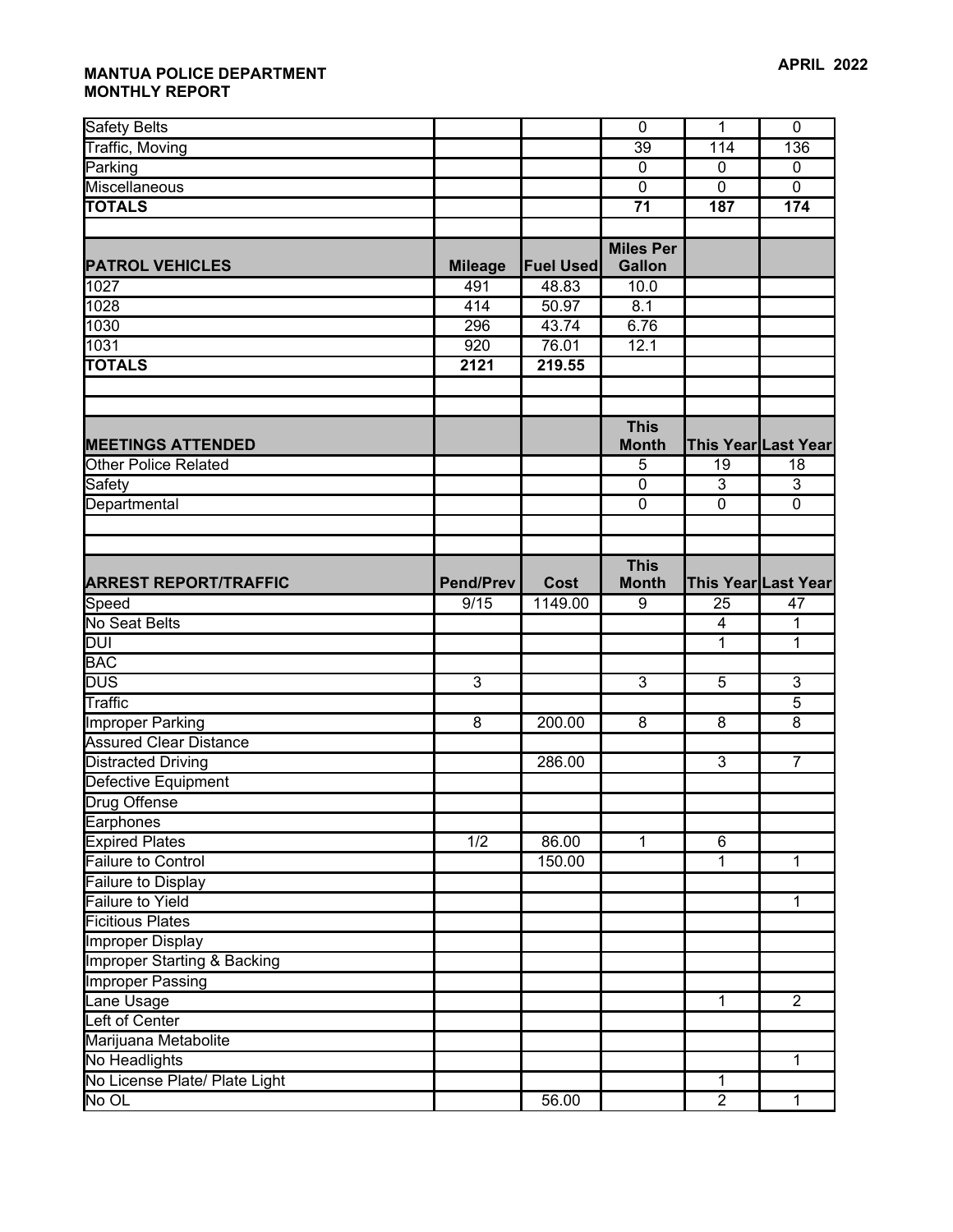| No Tail Lights                                |                  |         |              |                     |                |
|-----------------------------------------------|------------------|---------|--------------|---------------------|----------------|
| One Way Street                                |                  |         |              |                     |                |
| Operating M/V without Reasonable Control      |                  |         |              |                     |                |
| Open Container in Motor Vehicle               |                  | 50.00   |              |                     |                |
| One Way Street                                |                  |         |              |                     |                |
|                                               |                  |         |              |                     |                |
|                                               |                  |         |              |                     |                |
|                                               |                  |         | <b>This</b>  |                     |                |
| <b>ARREST REPORT/TRAFFIC</b>                  | <b>Pend/Prev</b> | Cost    | <b>Month</b> | This Year Last Year |                |
| On Street with ATV                            |                  |         |              |                     |                |
| Parking Complaint                             |                  |         |              | $\overline{2}$      |                |
| Passing in No Passing Zone                    |                  |         |              |                     |                |
| Peeling Tires                                 |                  |         |              |                     |                |
| Permission to Hang/Hanging out of M/V         |                  |         |              |                     |                |
| Prohibitions                                  |                  |         |              |                     |                |
| Reasonable Control                            |                  |         |              |                     |                |
| Right of Way                                  |                  |         |              | 1                   |                |
| <b>Turning Signal</b>                         |                  |         |              |                     |                |
| U-Turn Prohibited                             |                  |         |              |                     |                |
| <b>Window Tint</b>                            |                  |         |              | $\mathbf{1}$        |                |
|                                               |                  |         |              |                     |                |
| <b>TOTALS</b>                                 |                  | 1977.00 | 21           | 61                  | 78             |
|                                               |                  |         |              |                     |                |
|                                               |                  |         | <b>This</b>  |                     |                |
| <b>ARREST REPORT/CRIMINAL</b>                 | <b>Pend/Prev</b> | Cost    | <b>Month</b> | This Year Last Year |                |
| <b>Aggravated Possession of Drugs</b>         |                  |         |              |                     |                |
| <b>Aggravated Menacing</b>                    |                  |         |              |                     |                |
| <b>Aggravated Assault</b>                     |                  |         |              |                     |                |
| Aggravated Trafficking in Drugs/School        |                  |         |              |                     |                |
|                                               |                  |         |              |                     |                |
| Aggravated Possession of Controlled Substance |                  |         |              |                     |                |
| <b>Aggravated Menacing</b>                    |                  |         |              |                     |                |
| Assault                                       |                  |         |              | 1                   | $\overline{2}$ |
| <b>Barking Dog</b>                            |                  |         |              |                     |                |
| <b>Burglary</b>                               |                  |         |              |                     |                |
| <b>Carrying Concealed Weapon</b>              |                  |         |              |                     |                |
| Consumption in a Motor Vehicle                |                  |         |              |                     |                |
| <b>Counterfeit Controlled Substance</b>       |                  |         |              |                     |                |
| <b>Criminal Damaging</b>                      |                  |         |              |                     |                |
| <b>Criminal Mischief</b>                      |                  |         |              |                     |                |
| <b>Criminal Trespass</b>                      |                  |         |              |                     |                |
| Curfew                                        |                  |         |              |                     |                |
| Contributing to Deliquency of Minor           |                  |         |              |                     |                |
| $\overline{DOC}$                              |                  |         |              |                     |                |
| Dog at Large                                  |                  |         |              |                     |                |
| Domestic Violence                             |                  |         |              | $\overline{2}$      |                |
| Drug Abuse                                    |                  |         |              |                     |                |
| Drug Paraphanelia                             |                  |         |              |                     |                |
| <b>Drug Posession</b>                         | 1                |         | 1            | 1                   |                |
| <b>Endangering Children</b><br>Felony OVI     |                  |         |              | $\mathbf{1}$        |                |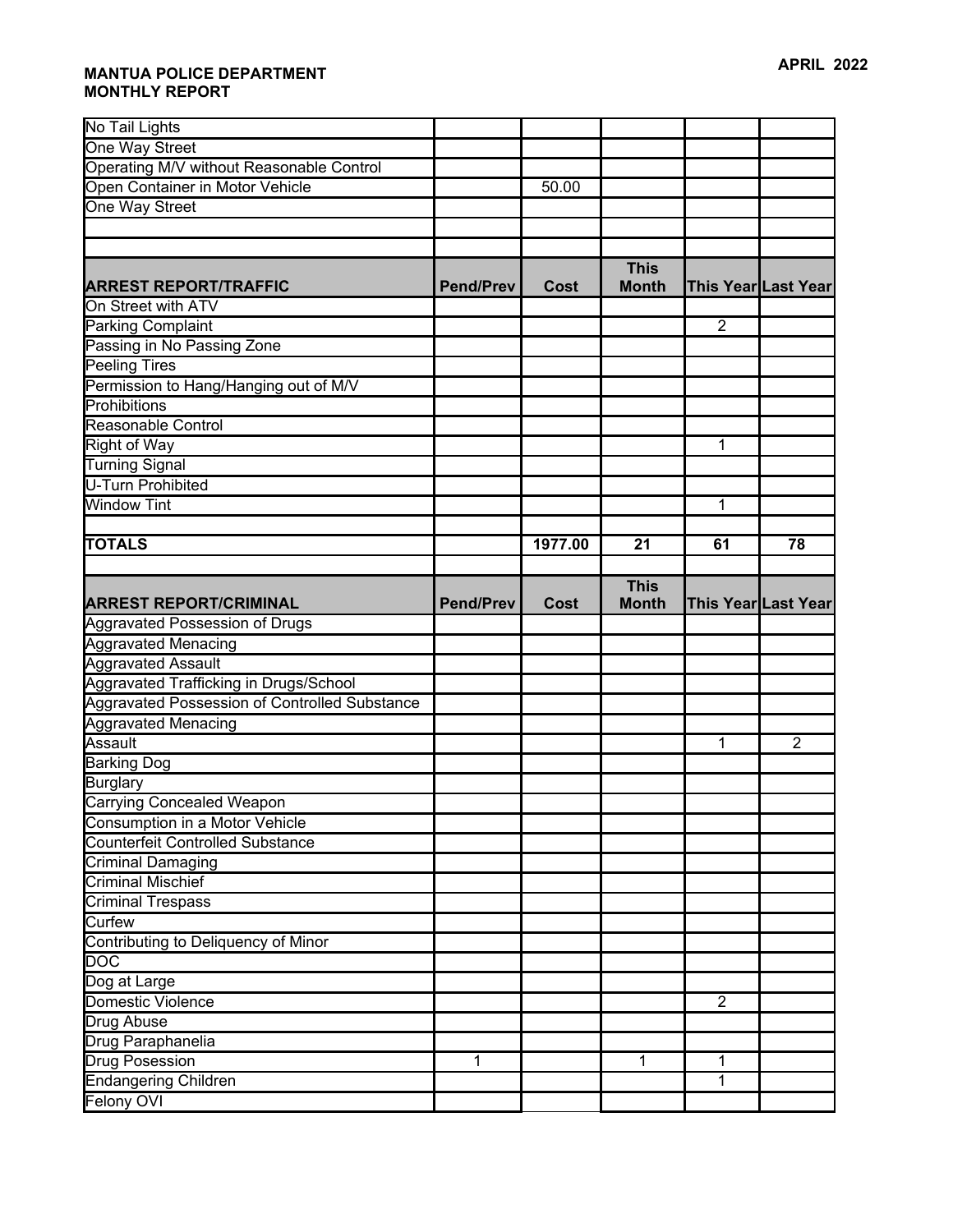| <b>Felenoious Assault</b>                    |                  |         |                             | 1              |                     |
|----------------------------------------------|------------------|---------|-----------------------------|----------------|---------------------|
| Failure to Comply                            |                  |         |                             |                |                     |
| Forgery                                      |                  |         |                             |                |                     |
| <b>Illegal Possession of Drug Document</b>   |                  |         |                             |                |                     |
| Incorrigibility                              |                  |         |                             |                |                     |
| <b>Inducing Panic</b>                        |                  |         |                             |                |                     |
| Intimidation                                 |                  |         |                             |                |                     |
| Menacing                                     |                  |         |                             |                |                     |
|                                              |                  |         |                             |                |                     |
| <b>ARREST REPORT/CRIMINAL</b>                | <b>Pend/Prev</b> | Cost    | <b>This</b><br><b>Month</b> |                | This Year Last Year |
| <b>Obstruction of Official Business</b>      |                  |         |                             |                |                     |
| Open Container in a Motor Vehicle            |                  |         |                             |                |                     |
| Open Container in a Public Place             |                  |         |                             |                |                     |
| <b>Passing Bad Checks</b>                    |                  |         |                             |                |                     |
| Possession of Controlled Substance           | $\mathbf{1}$     |         | 1                           | 1              |                     |
| Possession of Marijuana                      | 1                |         | 1                           | 1              |                     |
| Prohibitions                                 |                  |         |                             |                |                     |
| Public Intoxication                          |                  |         |                             |                |                     |
| <b>Resisting Arrest</b>                      |                  |         |                             |                |                     |
| Stolen Property                              |                  |         |                             |                |                     |
| <b>Tampering with Utilities</b>              |                  |         |                             |                |                     |
| <b>Telephone Harassment</b>                  |                  |         |                             |                |                     |
| Theft                                        |                  |         |                             |                |                     |
| Trafficking                                  |                  |         |                             |                |                     |
| <b>Unlawful Restraint</b>                    |                  |         |                             |                |                     |
| <b>Unruly Juvenile</b>                       |                  |         |                             |                |                     |
| Underage Posession                           |                  |         |                             | $\overline{2}$ |                     |
| <b>Underage Consumption</b>                  |                  |         |                             |                |                     |
| <b>Violation of TPO</b>                      |                  |         |                             |                | 1                   |
| Vandalism                                    |                  |         |                             |                |                     |
| Weapons while Intoxicated                    |                  |         |                             |                | 1                   |
|                                              |                  |         |                             |                |                     |
| <b>TOTALS</b>                                |                  | 0.00    | 3                           | 10             | 4                   |
|                                              |                  |         |                             |                |                     |
| <b>TOTALS OF TRAFFIC/CRIMINAL/REPORTS</b>    |                  | 1977.00 | 24                          | 71             | 82                  |
|                                              |                  |         |                             |                |                     |
| <b>ANALYZATION OF EXCESSIVE SPEED ARREST</b> |                  |         |                             |                |                     |
| 00 to 09 MPH                                 |                  |         | 0                           |                |                     |
| 10 to 14 MPH                                 |                  |         | $\mathbf 0$                 |                |                     |
| 15 to 19 MPH                                 |                  |         | $\sqrt{5}$                  |                |                     |
| 20 to 24 MPH                                 |                  |         | 3                           |                |                     |
| 25 MPH and Over                              |                  |         | 1                           |                |                     |
|                                              | <b>DATE</b>      |         |                             |                |                     |
| <b>PETTY CASH RECEIPTS</b>                   |                  |         | <b>AMOUNT BALANCE</b>       |                |                     |
| BALANCE                                      |                  |         | \$100.00                    |                |                     |
|                                              |                  |         | \$100.00                    |                |                     |
|                                              |                  |         | \$100.00<br>\$100.00        |                |                     |
|                                              |                  |         | \$100.00                    |                |                     |
|                                              |                  |         |                             |                |                     |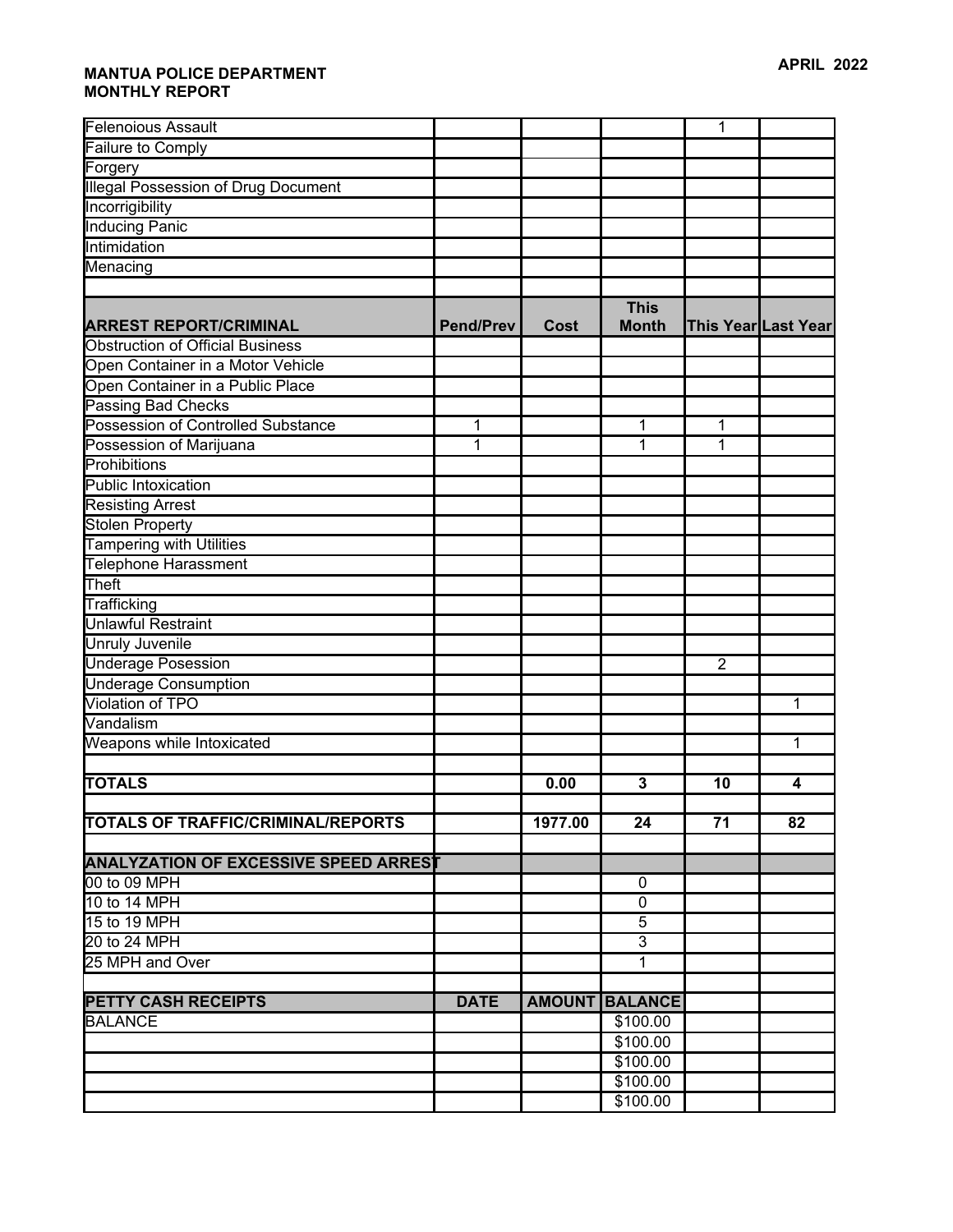|  | ĸ<br>O<br>د ۱ |  |
|--|---------------|--|
|  |               |  |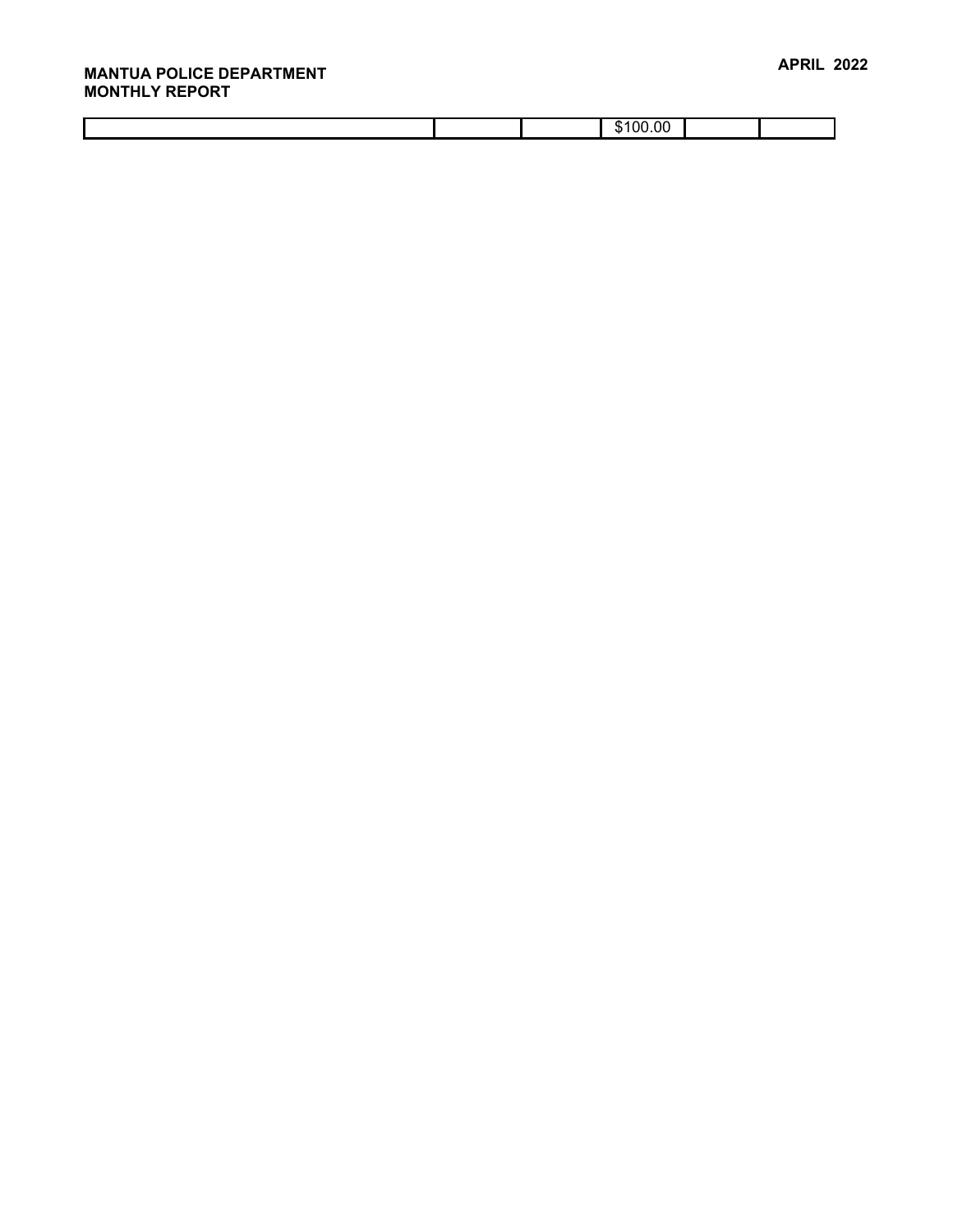|              |               | <b>CALL CARDS</b> |                 |                                       | <b>TRAFFIC CITES</b> |                |                                |  |                                      | <b>PARKING CITES</b> |                |  | <b>MINI CITES</b> |                                |                |                                               | <b>TRAFFIC WARN</b> |                 |                 |                         | <b>CRIMINAL ARR</b> |                |                |
|--------------|---------------|-------------------|-----------------|---------------------------------------|----------------------|----------------|--------------------------------|--|--------------------------------------|----------------------|----------------|--|-------------------|--------------------------------|----------------|-----------------------------------------------|---------------------|-----------------|-----------------|-------------------------|---------------------|----------------|----------------|
|              |               |                   | Tris Month      | <b>Last Yeal</b><br><b>Trins Year</b> |                      | Tris Month     | <b>Last Yeat</b><br>Trise Year |  | Tris Month<br>Last Year<br>Tris Year |                      |                |  | Tris Month        | Last Year<br><b>Trins Year</b> |                | Tris Month<br><b>Last Yeat</b><br>Trisey Year |                     |                 |                 | Tris Month<br>Tris Year |                     |                |                |
|              |               |                   |                 |                                       |                      |                |                                |  |                                      |                      |                |  |                   |                                |                |                                               |                     |                 |                 |                         |                     |                | $\sqrt{2}$     |
|              | 0001-0800     | $\mathbf{0}$      |                 |                                       | 0I                   | $\overline{0}$ | 0I                             |  | $\overline{2}$                       | $\overline{2}$       | $\mathsf{O}$   |  | $\overline{0}$    | $\overline{0}$                 | $\overline{0}$ |                                               | 01                  |                 | 3               |                         | $\overline{0}$      | $\Omega$       | $\Omega$       |
| MON.         | 0800-1600     | $\vert$ 1         | $5\overline{)}$ | $\overline{7}$                        | $\mathbf{0}$         | $\overline{0}$ | $\Omega$                       |  | $\overline{0}$                       | $\overline{0}$       | $\mathbf{1}$   |  | $\overline{0}$    | $\Omega$                       | $\overline{0}$ |                                               |                     | $\mathbf{1}$    | 5               |                         | $\overline{0}$      |                | $\Omega$       |
|              | 1600-2400     | $\overline{2}$    | 9               | 10                                    | ΩI                   | $\overline{0}$ | $\overline{12}$                |  | $\Omega$                             | $\Omega$             | 1              |  | $\overline{0}$    |                                | $\overline{0}$ |                                               | $\Omega$            | 6               | 15              |                         | $\overline{0}$      | $\Omega$       | $\Omega$       |
|              | <b>TOTALS</b> | 3                 | $\overline{15}$ | $\overline{18}$                       | $\Omega$             | $\Omega$       | $\overline{12}$                |  | $\overline{2}$                       | $\overline{2}$       | $\overline{2}$ |  | $\Omega$          |                                | $\overline{0}$ |                                               |                     | 8               | $\overline{23}$ |                         | $\Omega$            |                | $\Omega$       |
|              |               |                   |                 |                                       |                      |                |                                |  |                                      |                      |                |  |                   |                                |                |                                               |                     |                 |                 |                         |                     |                |                |
|              | 0001-0800     | $\mathbf{1}$      | $\overline{2}$  | $\overline{3}$                        | 0l                   | $\overline{0}$ | $\Omega$                       |  | 0                                    | $\overline{0}$       | $\overline{0}$ |  | $\overline{0}$    | $\overline{0}$                 | $\overline{0}$ |                                               | 0                   | 1               | 3               |                         | $\overline{0}$      | $\Omega$       | $\Omega$       |
| <b>TUES</b>  | 0800-1600     | 6                 | 18              | $\overline{12}$                       | $\Omega$             | $\overline{3}$ |                                |  | $\Omega$                             | $\overline{0}$       | $\overline{0}$ |  | $\overline{0}$    | $\Omega$                       | $\overline{0}$ |                                               |                     | 6               | 11              |                         | $\Omega$            |                | $\Omega$       |
|              | 1600-2400     | $\mathbf{1}$      | 9               | 14                                    |                      | 6              | ΩI                             |  | 0                                    | $\overline{0}$       | $\mathbf{1}$   |  | $\overline{0}$    | $\Omega$                       | $\overline{0}$ |                                               | 3                   | $\overline{17}$ | 9               |                         | $\Omega$            | $\Omega$       | $\overline{0}$ |
|              | <b>TOTALS</b> | 8                 | 29              | 29                                    |                      | $\overline{9}$ | 1                              |  | $\Omega$                             | $\overline{0}$       | $\mathbf{1}$   |  | $\overline{0}$    | $\Omega$                       | $\overline{0}$ |                                               | 4                   | $\overline{24}$ | 23              |                         | $\overline{0}$      |                | $\Omega$       |
|              |               |                   |                 |                                       |                      |                |                                |  |                                      |                      |                |  |                   |                                |                |                                               |                     |                 |                 |                         |                     |                |                |
|              | 0001-0800     | 0l                | $\mathbf 1$     | 6                                     | $\Omega$             | 0l             | 31                             |  | 0                                    | $\overline{0}$       | $\overline{2}$ |  | $\overline{0}$    | $\Omega$                       | $\overline{0}$ |                                               | 1                   | $\mathbf{1}$    | 11              |                         | $\overline{0}$      | $\Omega$       | $\Omega$       |
| WED.         | 0800-1600     | $\vert$           | 11              | 9                                     | ΩI                   | $\overline{2}$ | $\overline{2}$                 |  | $\overline{0}$                       | $\overline{0}$       | $\overline{2}$ |  | $\overline{0}$    | $\Omega$                       | $\Omega$       |                                               | $\overline{5}$      | $\overline{7}$  | $\overline{9}$  |                         | $\Omega$            | $\Omega$       | $\Omega$       |
|              | 1600-2400     | $\overline{5}$    | 9               | $\overline{9}$                        | Οl                   | 6              | $\overline{8}$                 |  | $\Omega$                             | $\overline{0}$       | $\overline{0}$ |  | $\overline{0}$    | $\Omega$                       |                |                                               | $\overline{3}$      | $\overline{20}$ | $\overline{21}$ |                         | $\overline{0}$      | $\Omega$       | $\overline{0}$ |
|              | <b>TOTALS</b> | $6 \overline{}$   | $\overline{21}$ | $\overline{24}$                       | ΩI                   | $\overline{8}$ | 13                             |  | $\Omega$                             | $\Omega$             | $\overline{4}$ |  | $\Omega$          | ΩI                             | 1              |                                               | 9                   | 28              | 41              |                         | $\Omega$            | $\Omega$       | $\Omega$       |
|              | 0001-0800     | $\overline{0}$    | $\overline{2}$  | $\overline{2}$                        | ΩI                   |                |                                |  | $\Omega$                             | $\overline{0}$       | $\overline{0}$ |  | $\overline{0}$    | $\overline{0}$                 | $\overline{0}$ |                                               |                     | 1               | $\overline{6}$  |                         | $\overline{0}$      | $\Omega$       | $\Omega$       |
| <b>THURS</b> | 0800-1600     | 1                 |                 | 8 <sup>1</sup>                        | ΩI                   | $\Omega$       | ΩI                             |  | $\Omega$                             | $\overline{0}$       | $\overline{0}$ |  | $\overline{0}$    | $\Omega$                       | $\overline{0}$ |                                               |                     | 6               | 3               |                         | $\Omega$            | $\overline{2}$ | $\Omega$       |
|              | 1600-2400     | 1                 | 6               | 10 <sup>1</sup>                       | $5 \mathsf{l}$       | $6 \mid$       |                                |  | $\Omega$                             | $\overline{0}$       | <sub>0</sub>   |  | $\overline{0}$    | $\Omega$                       | $\overline{0}$ |                                               | 5                   | 8               | 8               |                         | $\Omega$            | 1              | $\Omega$       |
|              | <b>TOTALS</b> | $\overline{2}$    | 15              | 20                                    | 5                    |                | $\overline{2}$                 |  | $\Omega$                             | $\overline{0}$       | $\overline{0}$ |  | $\Omega$          | $\Omega$                       | $\overline{0}$ |                                               | 7                   | 15              | 17              |                         | $\Omega$            | $\overline{3}$ | $\Omega$       |
|              |               |                   |                 |                                       |                      |                |                                |  |                                      |                      |                |  |                   |                                |                |                                               |                     |                 |                 |                         |                     |                |                |
|              | 0001-0800     | 0l                | $\Omega$        | 1                                     | $\Omega$             | $\Omega$       | $\Omega$                       |  | $\Omega$                             | $\overline{0}$       | $\overline{0}$ |  | $\Omega$          | $\Omega$                       | $\Omega$       |                                               | $\mathsf{2}$        | $\mathbf{2}$    | $5\overline{2}$ |                         | $\Omega$            | $\Omega$       |                |
| FRI.         | 0800-1600     | $\overline{0}$    | $\overline{3}$  | $\overline{12}$                       | $\Omega$             | $\Omega$       | $5\overline{)}$                |  |                                      | 1                    | $\overline{0}$ |  | $\overline{0}$    | $\Omega$                       | $\overline{0}$ |                                               | 4                   | $\overline{7}$  | 4               |                         | $\overline{0}$      | $\Omega$       |                |
|              | 1600-2400     | 6                 | 15              | $\overline{5}$                        | 3                    | 15             | 10                             |  | 2                                    | $\overline{2}$       | $\overline{0}$ |  | $\overline{0}$    | $\Omega$                       | $\overline{0}$ |                                               | 36                  | 63              | $\overline{23}$ |                         | $\overline{3}$      | $\overline{3}$ | $\Omega$       |
|              | <b>TOTALS</b> | 6                 | 18              | 18                                    | 31                   | 15             | 15                             |  | $\overline{3}$                       | IJ                   | $\overline{0}$ |  | $\overline{0}$    | $\Omega$                       | $\overline{0}$ |                                               | 42                  | $\overline{72}$ | $\overline{32}$ |                         | 3                   | $\overline{3}$ |                |
|              |               |                   |                 |                                       |                      |                |                                |  |                                      |                      |                |  |                   |                                |                |                                               |                     |                 |                 |                         |                     |                |                |
|              | 0001-0800     | 0l                | $\overline{3}$  | $\overline{3}$                        | ΩI                   | 0l             | $\Omega$                       |  | 0                                    | $\overline{0}$       | ol             |  | $\overline{0}$    | $\overline{0}$                 | $\overline{0}$ |                                               | $\Omega$            | $\overline{2}$  | $\overline{0}$  |                         | $\overline{0}$      | 0l             | $\Omega$       |
| SAT.         | 0800-1600     | 1                 | $\overline{11}$ | $\overline{8}$                        |                      | $\overline{2}$ | 3                              |  | 0                                    | $\overline{0}$       | 1              |  | $\overline{0}$    | $\Omega$                       | $\overline{0}$ |                                               | $\overline{2}$      | 10              | 14              |                         | $\overline{0}$      | $\Omega$       | $\Omega$       |
|              | 1600-2400     |                   | 9               | $\overline{2}$                        | $\overline{2}$       | 3              |                                |  | $\Omega$                             | $\overline{0}$       | $\overline{0}$ |  | $\mathsf{O}$      | $\Omega$                       | $\overline{0}$ |                                               | 3                   | $\overline{9}$  | 6               |                         | $\Omega$            | $\overline{2}$ | $\Omega$       |
|              | <b>TOTALS</b> | $\overline{2}$    | 23              | 13                                    | $\overline{3}$       | $\overline{5}$ | 10                             |  | $\Omega$                             | $\overline{0}$       | $\mathbf{1}$   |  | $\overline{0}$    | $\Omega$                       | $\overline{0}$ |                                               | 5 <sub>l</sub>      | $\overline{21}$ | 20              |                         | $\Omega$            | $\overline{2}$ | $\Omega$       |
|              |               |                   |                 |                                       |                      |                |                                |  |                                      |                      |                |  |                   |                                |                |                                               |                     |                 |                 |                         |                     |                |                |
|              | 0001-0800     | $\mathbf{0}$      | $\overline{2}$  | $\overline{2}$                        | Οl                   | $\Omega$       | $\Omega$                       |  | 3                                    | $\mathbf{3}$         | $\overline{0}$ |  | $\overline{0}$    | $\overline{0}$                 | $\overline{0}$ |                                               | 0                   |                 | $\Omega$        |                         | $\Omega$            | $\Omega$       |                |
| SUN.         | 0800-1600     |                   | 5 <sub>l</sub>  | 10                                    | $\Omega$             | $\overline{0}$ | 5 <sub>l</sub>                 |  | $\Omega$                             | $\overline{0}$       | $\overline{0}$ |  | $\overline{0}$    | $\Omega$                       | 1              |                                               | $\Omega$            | $\overline{5}$  | $\overline{8}$  |                         | $\overline{0}$      | $\Omega$       | $\Omega$       |
|              | 1600-2400     |                   | 4               | 13                                    |                      | 9              | $\overline{8}$                 |  | 0                                    | $\overline{0}$       | $\overline{0}$ |  | $\overline{0}$    | $\overline{0}$                 | $\overline{2}$ |                                               | 3                   | 13              | 10              |                         | $\mathbf 0$         | $\overline{0}$ | $\overline{0}$ |
|              | <b>TOTALS</b> | $\overline{2}$    | 11              | 25                                    | 11                   | 9              | 13                             |  | 3                                    | $\overline{3}$       | $\overline{0}$ |  | $\overline{0}$    | $\overline{0}$                 | $\overline{3}$ |                                               | $\overline{3}$      | 19              | 18              |                         | $\overline{0}$      | $\overline{0}$ |                |